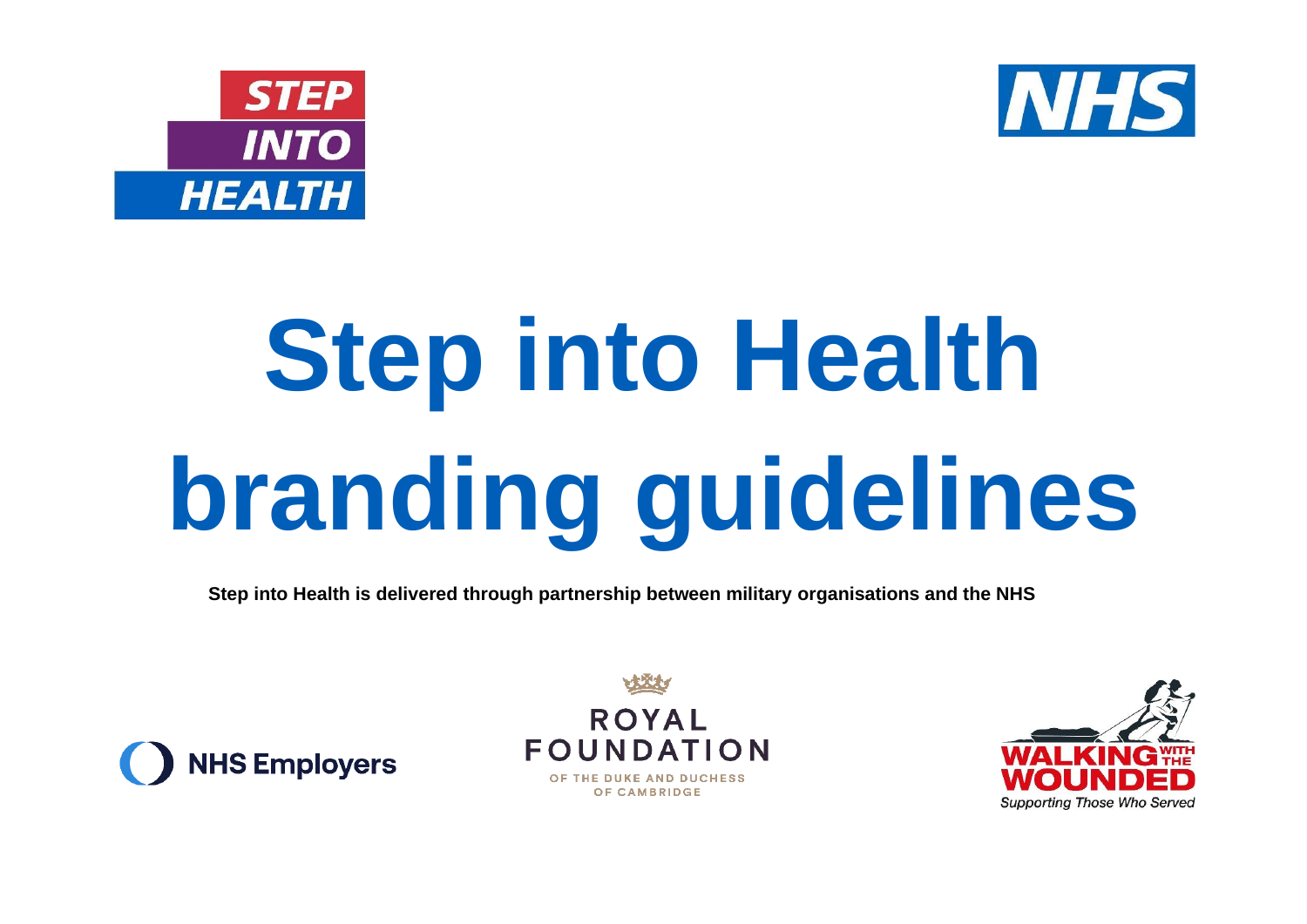# **Contents**

|    |                                        | Page |
|----|----------------------------------------|------|
| 1. | Logo                                   | 3    |
| 2. | <b>Typeface</b>                        | 4    |
| 3. | <b>Colours</b>                         | 5    |
| 4. | Strapline and partnering organisations | 6    |
| 5. | Contacts                               |      |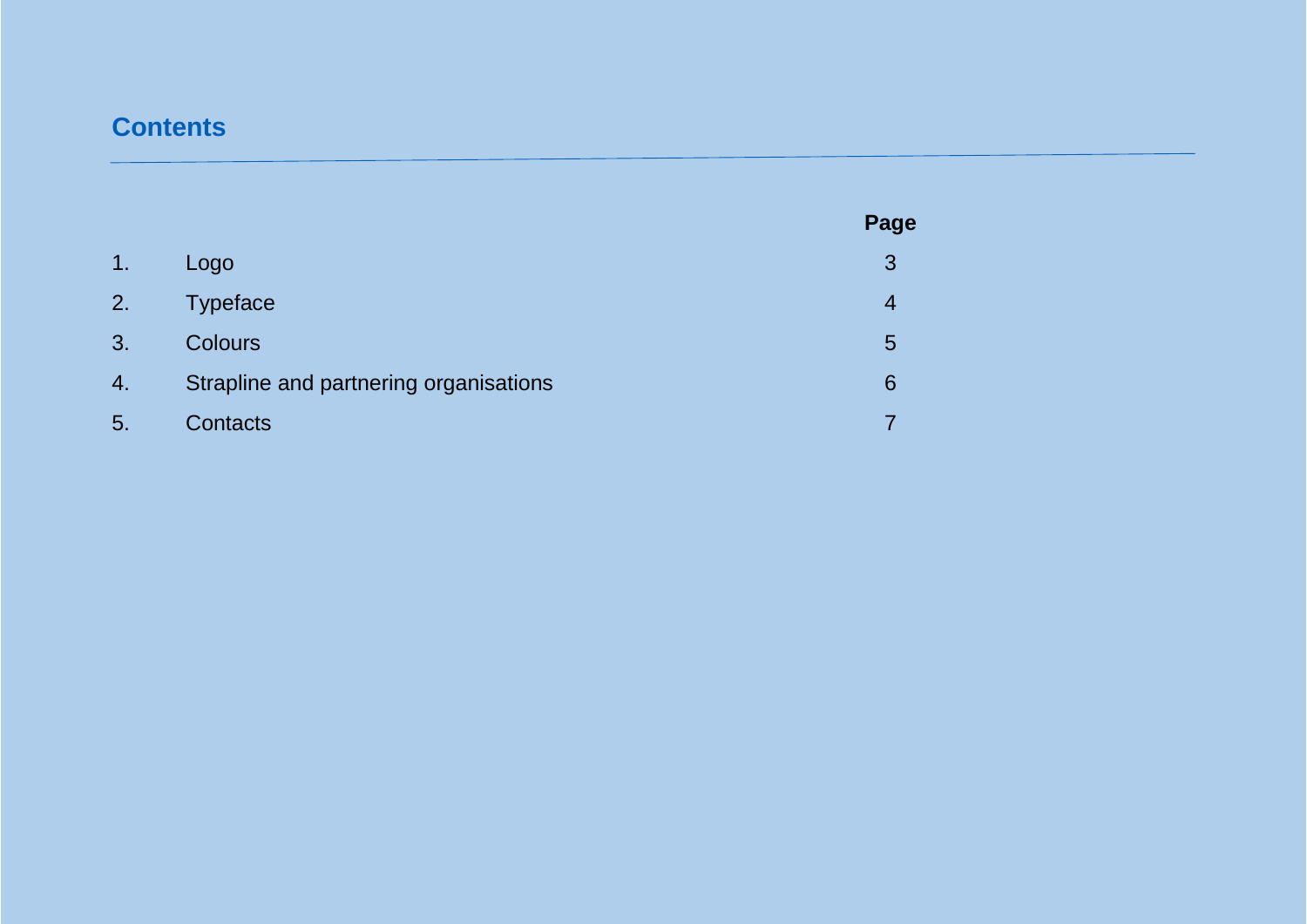## **1. Logo**

Use the Step into Health logo in your local communications and promotional activity and to show your support for the programme.



### [Step into Health logo jpeg](https://www.nhsemployers.org/sites/default/files/2021-06/Step-into-Health-logo.jpg)

If you need a high definition or vectorised logo, please contact<mailto:armedforces@nhsemployers.org>

The Step into Health logo always goes on the left-hand side and the NHS lozenge goes on the right. Please ensure you follow the [NHS England branding guidelines](https://www.england.nhs.uk/nhsidentity/) when using the lozenge.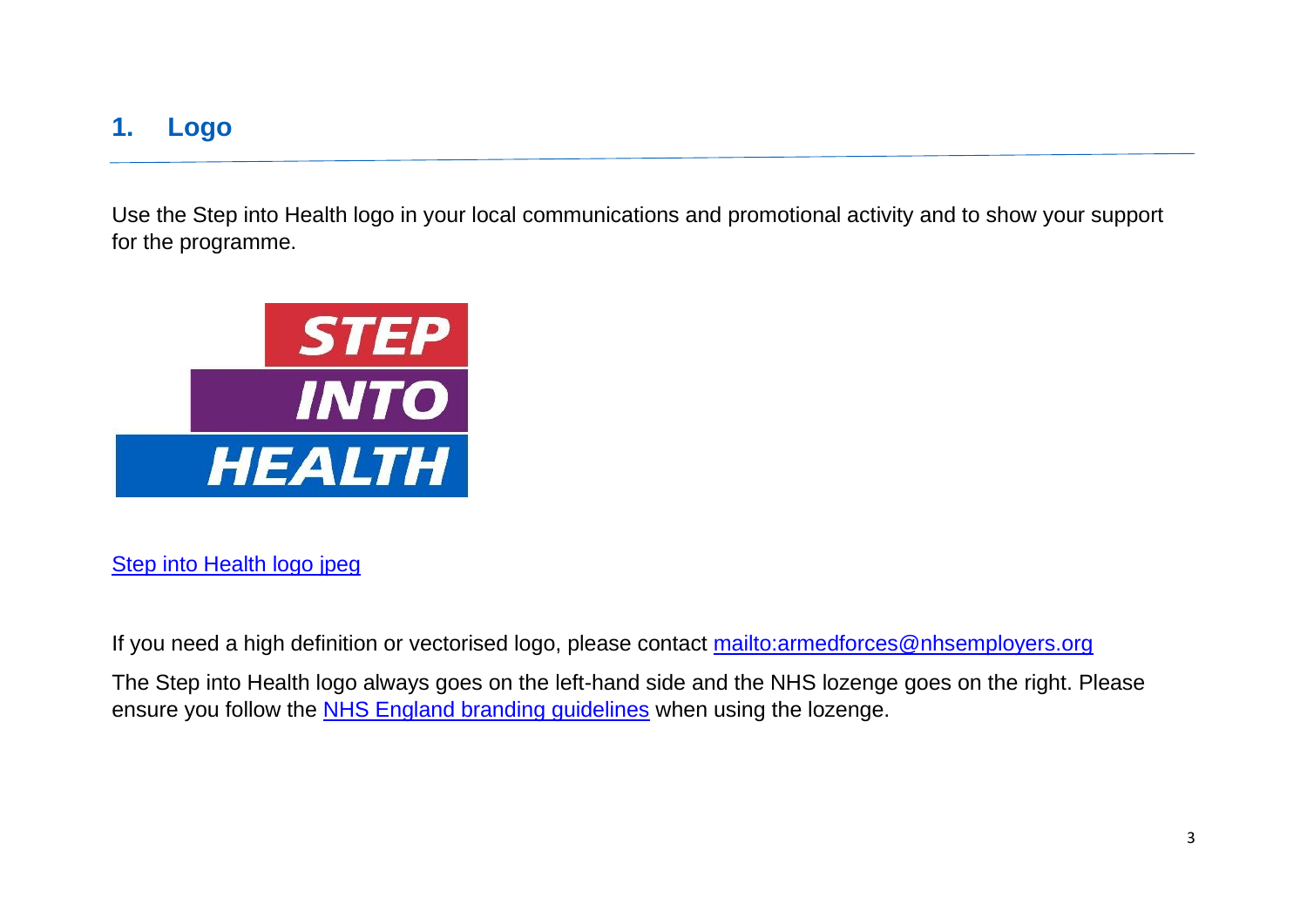## **2. Typeface**

Arial is an accessible sans serif font with good clarity and legibility. It is a very widely available typeface that all users should have easy access to.

| <b>Headlines</b> | Sub-header       | <b>Body text</b> |
|------------------|------------------|------------------|
| Arial bold pt 27 | Arial-bold pt 17 | Arial pt 12      |

Arial regular for all headlines and larger copy.

**Arial Bold to accentuate key words if needed.**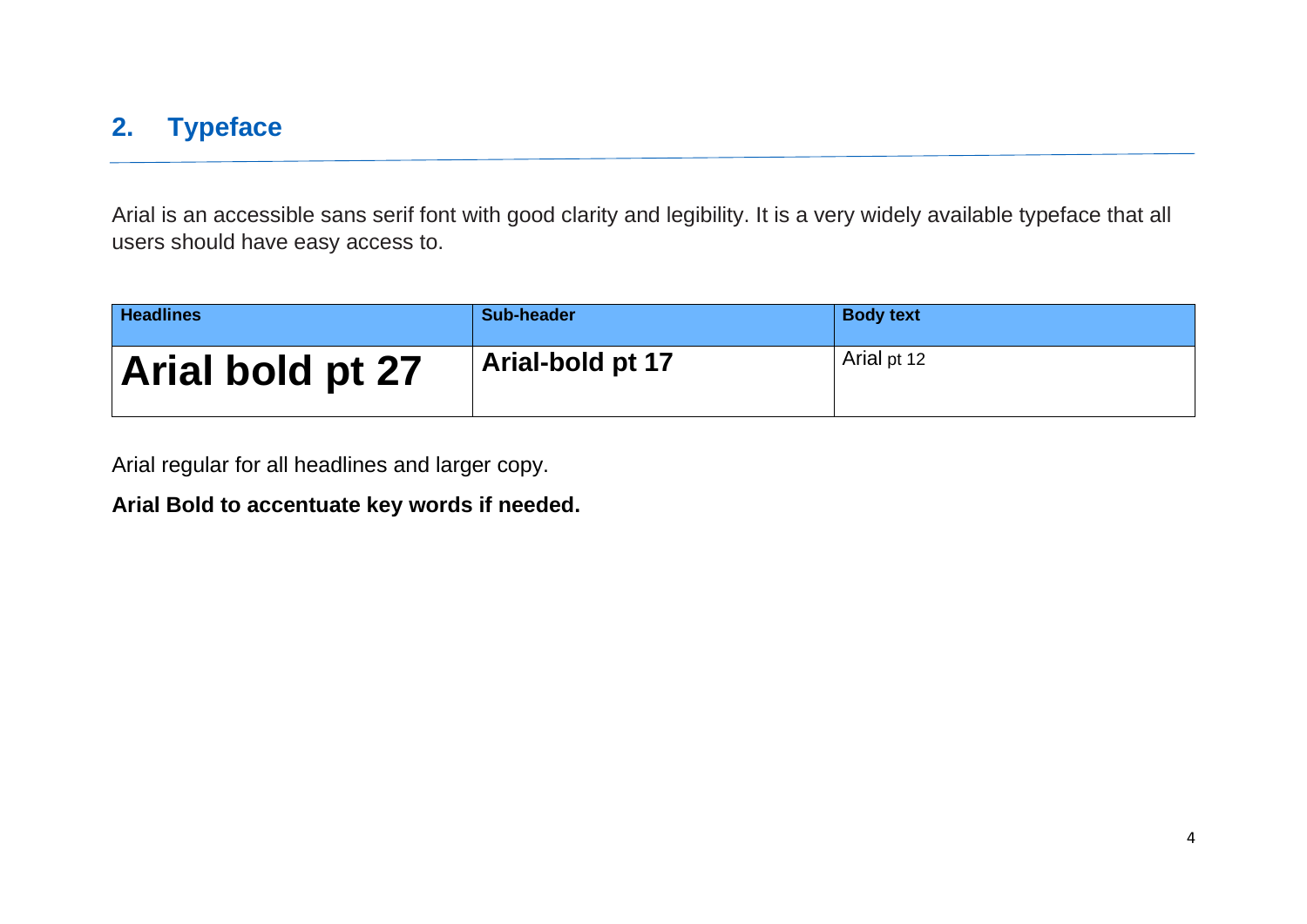# **3. Colours**

The Step into Health branding is supported by a set of primary colours. The primary palette uses colours that represent the NHS blue, Walking With The Wounded red and The Royal Foundation purple. They should be used when applying colour to any core communication material.

| <b>RGB R0 G94 B184</b><br><b>CMYK C99 M50 Y0 K0</b> |
|-----------------------------------------------------|
| RGB 220/8/20<br>CMYK 0/100/99/4                     |
| RGB: 95/30/112<br>CMYK: 63/100/0/15                 |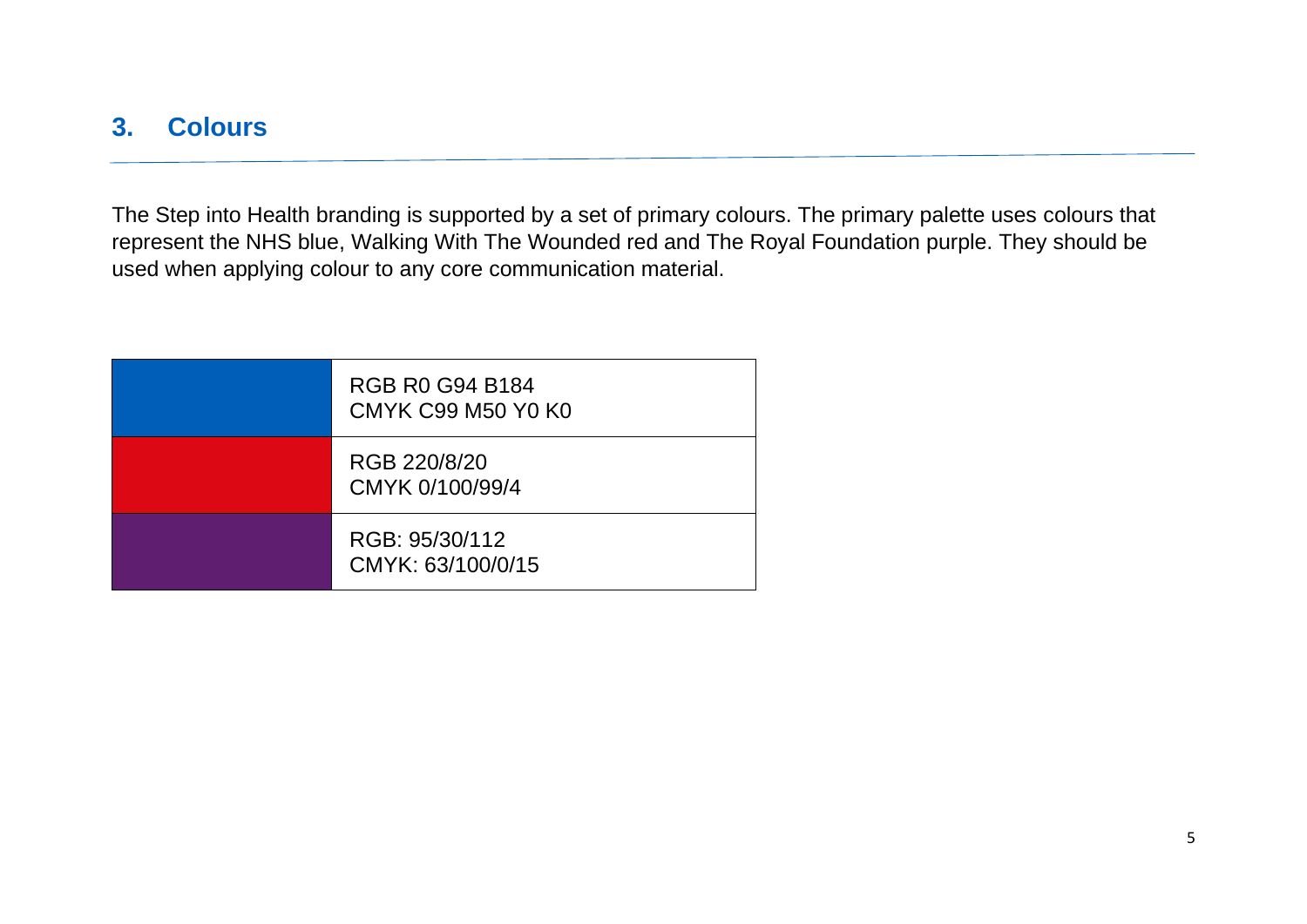# **4. Strapline and partnering organisations**

The programme strapline is **Step into Health connects employers in the NHS to people from the Armed Forces community.** This strapline should be included in all communications relating to the Step into Health programme.

The programme is being delivered in partnership with several organisations. When using the Step into Health branding, it is important to acknowledge this partnership working.

### **Step into Health is delivered through a partnership between military organisations and the NHS**







Should you need copies of the logos, please contact the respective organisation:

**Walking With The Wounded The Royal Foundation NHS Employers**

Email: [info@wwtw.org.uk](mailto:info@wwtw.org.uk) entitled the Email: [info@royalfoundation.com](mailto:info@royalfoundation.com) Email: info@rovers.org Email: [armedforces@nhsemployers.org](mailto:armedforces@nhsemployers.org)